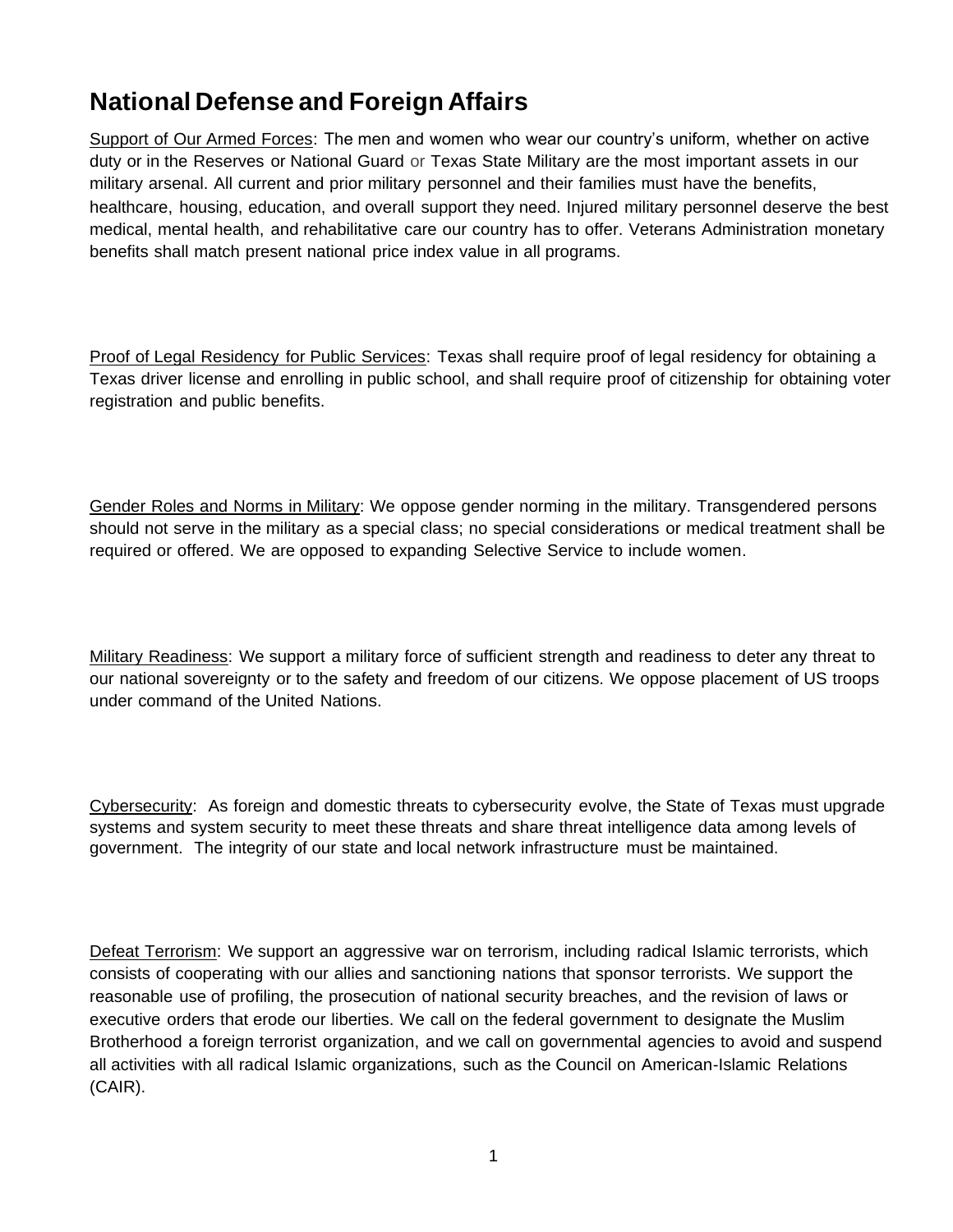Designate Drug Cartels as Terrorist Organizations: We strongly support H.R.1700—Drug Cartel Terrorist Designation Act—116th Congress (2019-2020) introduced by Rep Chip Roy that would designate Transcriminal Crime Organizations (TCO) identified as Drug Cartels as Foreign Terrorist Organizations (FTO) with the intention of enhancing the policing policy related to Drug Cartels. Furthermore, we request that the State of Texas establish a Counter Terrorism Division that could enforce Anti-Terrorist laws to deter the trafficking of drugs, people, and any other illegal activity across our southern border.

Abolish Refugee Resettlement Program: We call for the abolition of the refugee resettlement program.

Amnesty: Any form of amnesty with regard to immigration policy should not be granted, including the granting of legal status to persons in the country illegally. Illegal aliens shall be deported.

## (Border Security and Immigration)

Border Security Funding: We expect both the Texas Legislature and the United States Congress to make a priority of allocating funds to effectively secure the border through whatever means necessary, including but not limited to barriers, a border wall, and/or fence everywhere along the border where it is feasible and useful, as well as personnel and technology over land, sea, and air. Texas shall seek repayment from the Federal Government for expenses incurred in securing the border.

State Self-Defense: We urge the Texas Legislature to invoke Art I, § 10, cl. 3 of the U.S. Constitution, also known as the "State Self-Defense Clause", which asserts that under an active invasion, the sovereign state of Texas has the authority and duty to defend Texas citizens against "'imminent Danger' not admitting delay" by any and all appropriate measures the sovereign state defines as necessary to defend from such assaults. Immediately equip the Texas Military with the necessary tools and authority to serve and protect Texas State territories and citizens.

Interstate Border Compact: We urge the Texas Legislature to establish effective interstate compact(s) with other States for the purpose of securing the U.S. border and enforcing immigration laws.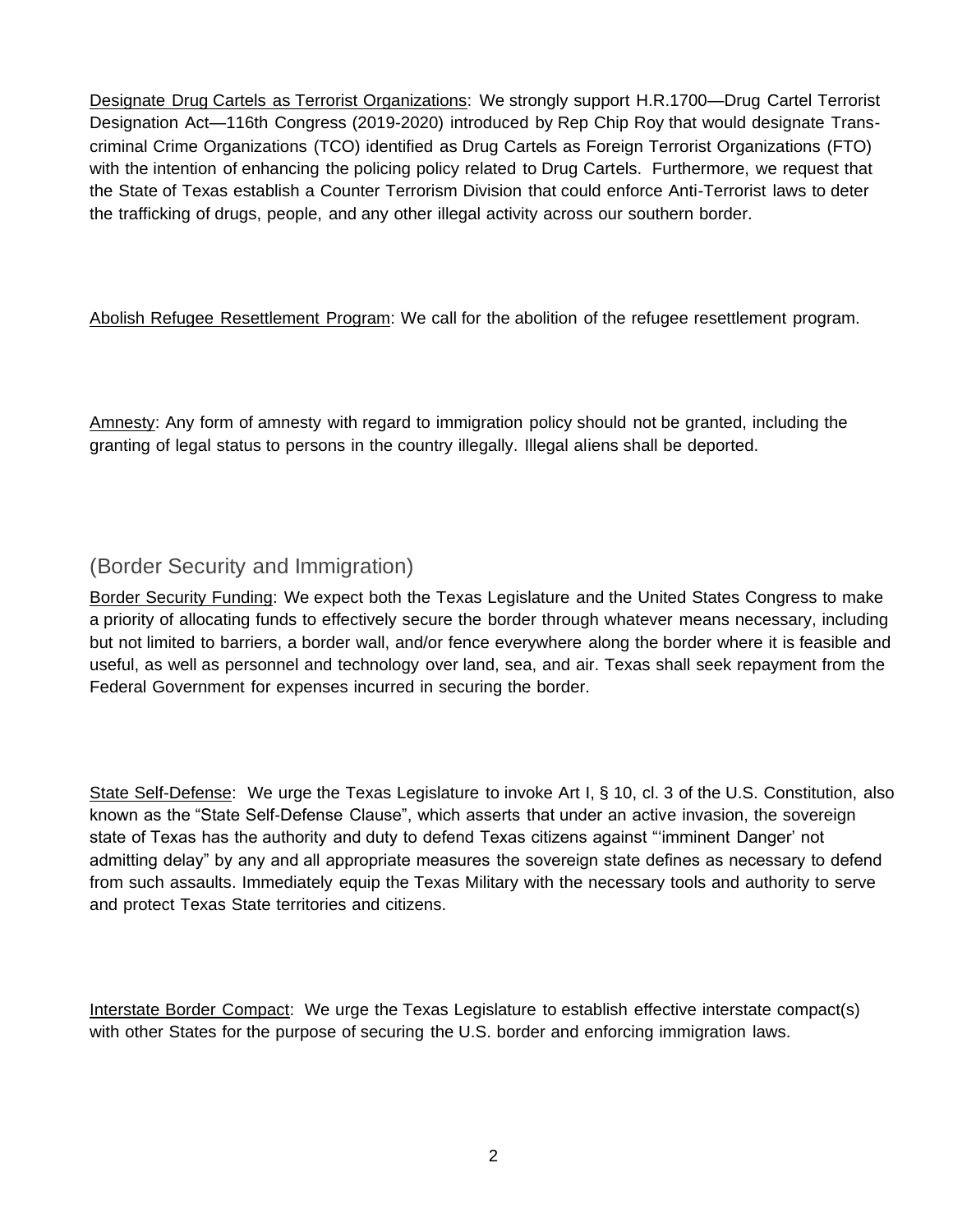Eliminate Illegal Immigration Magnets: No tax dollars should be provided for social or educational programs for illegal aliens. All existing laws providing for in-state tuition and nonemergency medical care shall be rescinded. All not verifiable foreign-issued identification cards shall be legally invalid in the United States.

E-Verify: Texas should require all employers to screen new hires through the free E-Verify system to prevent the hiring of illegal aliens and of anyone not legally authorized to work in the US, and to protect jobs for American workers.

Sanctuary Cities: State and federal funds shall be denied to any public or private entity, including but not limited to sanctuary cities, that are not in compliance with immigration laws. Prosecute the responsible elected officials of Sanctuary Cities/Counties/States for obstruction of Immigration Laws.

Immigration System: We demand that state and federal law enforcement officers enforce our immigration laws, implement an entry/exit tracking system for visa holders, and expedite hearings on deporting both violent and non-violent illegal immigrants and visa overstays. Chain migration and the diversity visa lottery should be eliminated. Our legal immigration system should be strictly merit based, and the total number of new immigrants should be limited to a level that facilitates assimilation.

Border Security and Immigration: We urge the implementation of state and federal laws to require that:

- 1.) biometric identity of suspected illegal aliens be compared with a database of biometric identities of current and past suspected illegal aliens before further processing; and
- 2.) a suspected illegal alien whose biometric identity matches biometric identity captured for a prior attempt at illegal entry shall remain in custody and the case expedited as a probable attempt at second or subsequent illegal reentry; and
- 3.) no suspected illegal aliens can be transported across state lines until final determination of immigration status; and
- 4.) additional court resources shall be made available to expedite final determination of immigration status; and
- 5.) Suspected illegal aliens of any age must remain in custody until final determination of their immigration status; and
- 6.) suspected illegal aliens whose final immigration status does not make them known legal residents to the U.S. shall immediately be deported and shall remain in custody until physically removed from the U.S.
- 7.) There shall be no suspected illegal aliens released into the general U.S. public either directly or indirectly.
- 8.) Only persons known to be legal entrants shall be released into the U.S. population.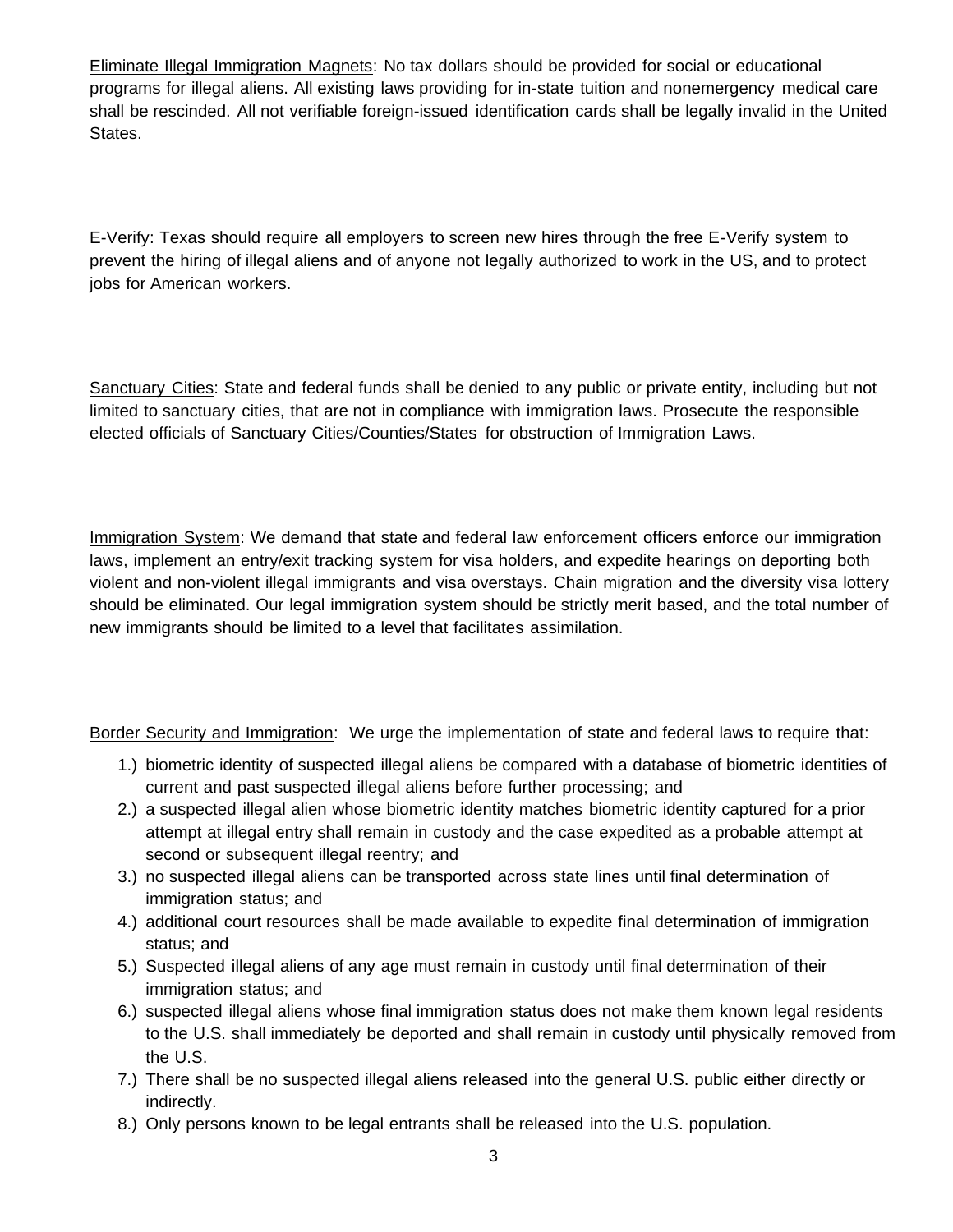Implement 287g Program: The Texas Legislature should prioritize legislation to incentivize and encourage the expansion of the 287g program throughout the state.

H-1B Visas: The Republican Party of Texas calls for the permanent end of the H-1B Foreign Worker Visa program in the interest of protecting American jobs, classified technology, and national security.

Aiding and Abetting Illegal Immigrants: We support revoking the 501(c)3 tax exempt status of any organization that breaks state or federal law by knowingly aiding and abetting illegal immigrants. We support disbarring attorneys who knowingly aid and abet illegal immigrants.

National Guard Deployment: Congress shall not abdicate the war powers to the executive branch except when under imminent threat and not to be used as a preemptive strike unless approved by Congress. The Texas National Guard should only be deployed to overseas combat zones under authorization of Congress through a declaration of war.

Texas National Guard Benefit Parity: The legislature shall in the next legislative session provide parity of benefits to the Texas National Guard regardless of whether they are activated under State or Federal Orders. Parity would include but not be limited to the same benefits provided by the Hazelwood Act and also the same benefits as, or equal benefits to, those from the VA that would be provided by Federal Deployment orders.

## (Foreign Affairs)

2020-227 Foreign Policy: We support a foreign policy that relies on peace through strength; putting America first, providing for our national defense and avoiding foreign deployments or entanglements. We support a free-market economy, private humanitarian aid to developing countries, continued favorable treatment of proven allies, censure of adversarial entities that seek destruction of other countries, and strong policy on confronting terrorists. We strongly oppose religious or ethnic cleansing. We oppose US aid to any foreign entity that consistently votes against our interests or is openly hostile to our nation.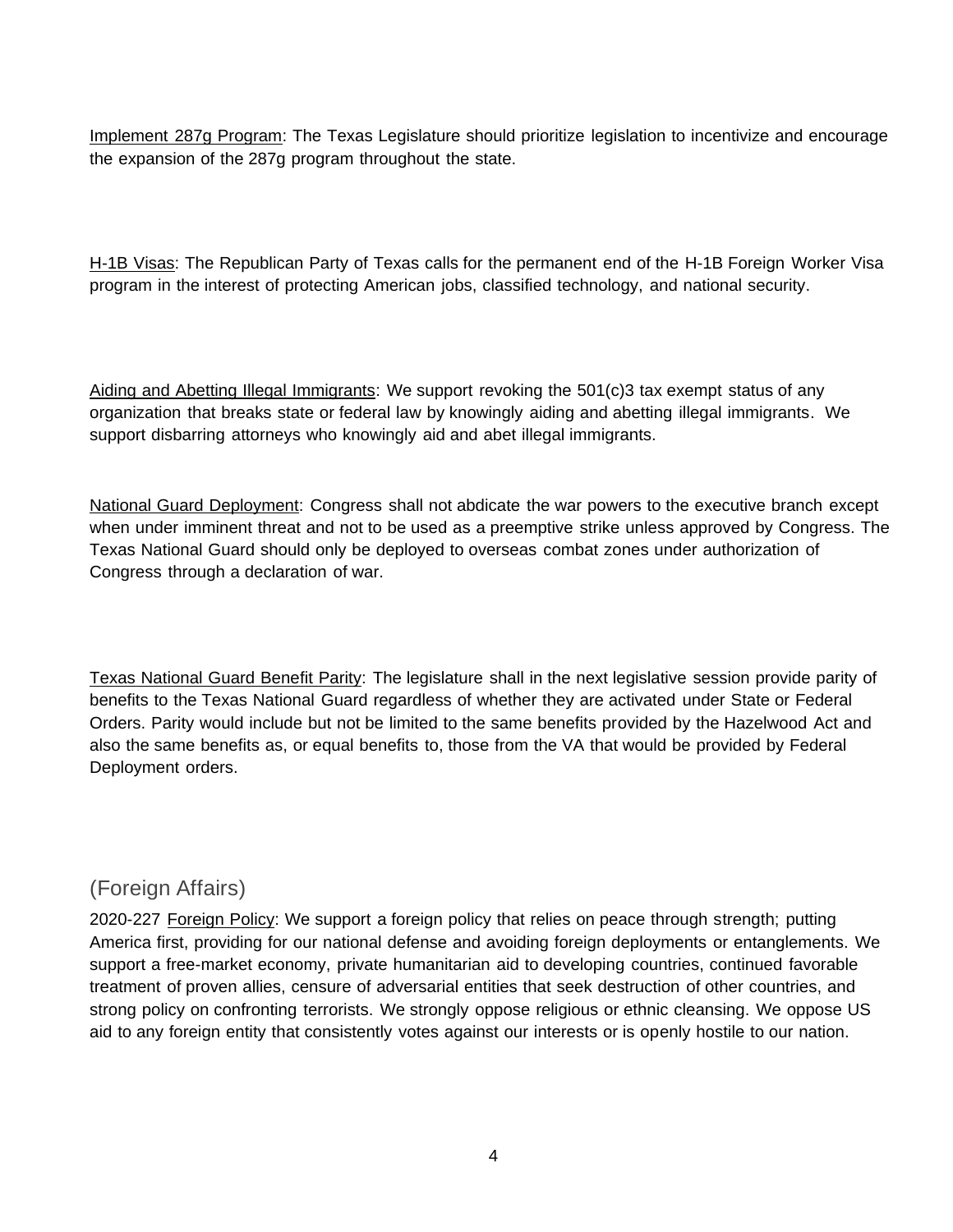No RFIs from Bad Actors: The Office of Economic Development and Tourism does not accept requests for information (RFIs) from companies from those countries that have a poor human rights record and proven corruption, from communist countries or from those countries sanctioned by the US Government.

2020-228 Trade with China: We support a re-examination of our trading relationship with China based on America's economic and foreign policy interests. America should not be dependent on a communist country for critical medical or technological resources, including prescription drugs like penicillin. Critical infrastructure such as Internet or cabling, electrical or power, water facilities, should not be owned by Chinese or communist companies.

2020-229 People's Republic of China Aggression: China's aggression in the South China Sea endangers international trade routes and infringes on allied nations' sovereignty. The cybersecurity threat posed by China continues to grow. We support the people of Hong Kong in their quest for freedom and democracy and call for China to honor its agreements with the United Kingdom.

2020-230 Foreign Aid: We support foreign aid only to America's allies who share our values.

Ukraine: The Republican Party should oppose any ground, sea, air, or space-based US military involvement in defending the Ukrainian border or any other border where there is no specific vital interest to the USA.

2020-231 Iran and North Korea: We oppose development of nuclear weapons by Iran and North Korea, and we oppose easing sanctions on either country until their hostile behavior and nuclear proliferation cease.

2020-232 Israel: We are grateful the US Embassy in Israel has been moved to Jerusalem, Israel's eternal and indivisible capital. We strongly affirm Israel's sovereignty over the Golan Heights. We insist upon Israel's right to exist, right to secure borders, and right to the land secured by practicing self-defense from aggressive enemies. We oppose the creation of a Palestinian state within the historical borders of Israel, as it would jeopardize Israel's security and it would force Israel to give up land that God gave to the Jewish people as referenced in Genesis. We reaffirm our support for Israel's maintaining a qualitative military edge over any and all adversaries through continued support militarily, financially, and technologically. We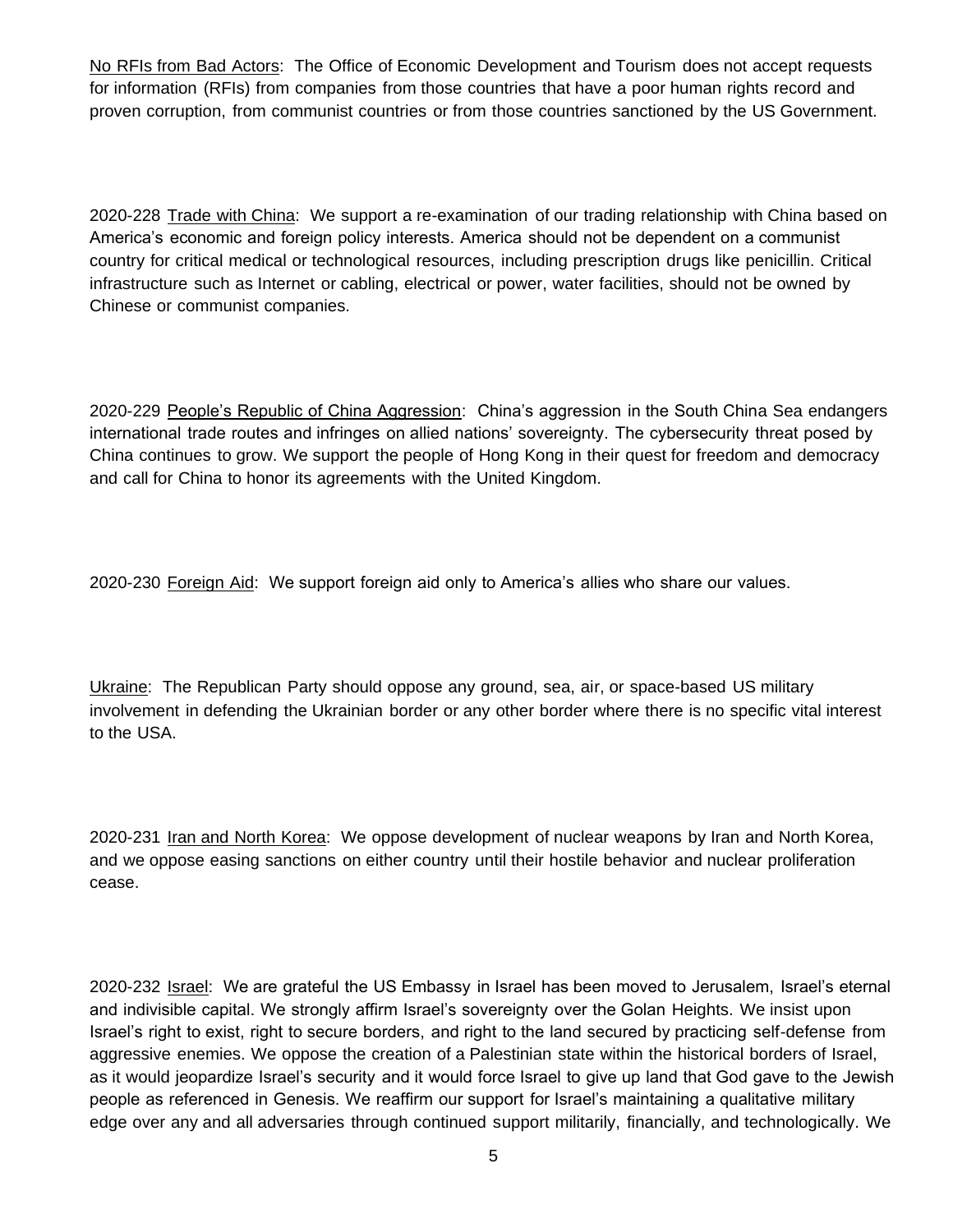respect Israel's rights of sovereignty, self-determination, and self-defense.

2020-233 Oppose BDS: We strongly oppose the anti-Semitic Boycott, Divestment, and Sanctions (BDS) movement as a form of warfare being waged upon Israel, on all levels, including and especially on college campuses, at the United Nations, and by anti-Western nongovernmental organizations.

2020-234 Taiwan: We call upon the United States to move toward full diplomatic recognition of Taiwan as an independent and sovereign nation and to renew our commitment to defend our security and vital economic interests in the Western Pacific region in the face of China's military provocations, which threaten its neighbors and critical maritime trade routes.

One World: The United States is a sovereign nation founded on the principles of freedom. We reject any assertion of authority over our nation or its citizens from foreign individuals or entities, such as the World Economic Forum, World Health Organization, and the United Nations. We reject the concept of a One World Government, or The Great Reset.

2020-235 United Nations: The United Nations is a detriment to the sovereignty of the United States and other countries, and because of this we support:

- a) The removal of the United Nations from United States soil.
- b) The rejection of all Agenda 21 and Agenda 2030 policies and programs.
- c) The rejection of all related NGOs, councils, and environmental programs.
- d) A zero-budget allotment of American tax dollars to any United Nations programs.
- e) The opposition of any designation of World Heritage Sites in the United States and especially in Texas.
- f) Withdrawal from the UN Arms Trade Treaty.
- g) President Trump's Withdrawal from the corrupt World Health Organization (WHO). and his demand for reforms of that organization.
- h) A credible, impartial, and international investigation into the WHO's and China's actions regarding the COVID-19 pandemic.
- i) Withdrawal from the UN International Baccalaureate Organization. Our withdrawal from the current United Nations.
- j) The rejection of the ratification of the UN Convention on the Rights of the Child.

Global Pandemic Treaty: We strongly oppose the adoption of a Global Pandemic Treaty, International